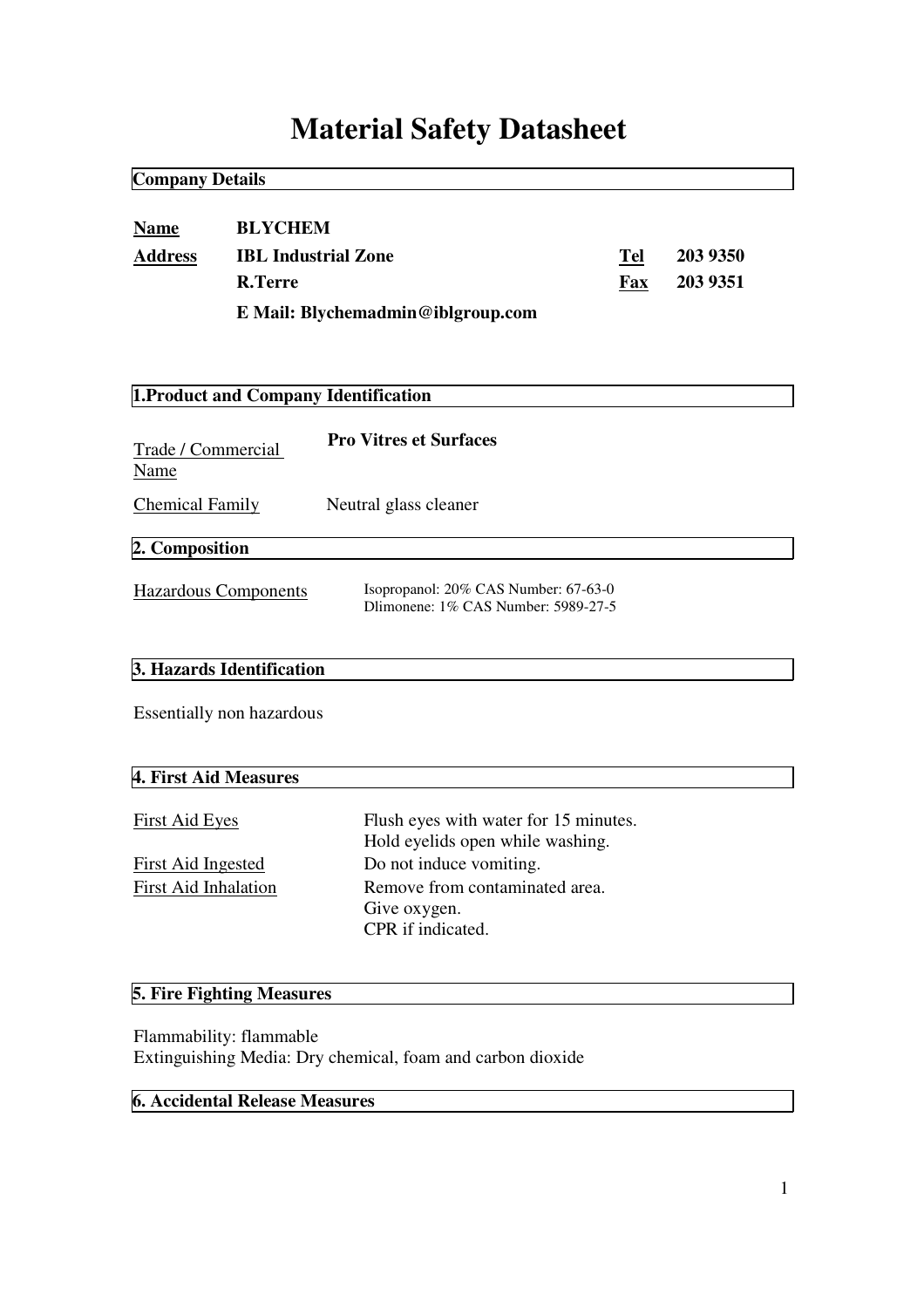Hose away with plenty of water diluting to at least 0.5%w/v (5g/L) unless this would contaminate a water course or vegetation, in which case either collect, dilute as earlier and pour down a wastewater drain (foul sewer) or absorb onto dry sand or similar material and dispose of safely as commercial waste.

## **7. Handling And Storage**

Handling: Avoid contact with eyes. Do not mix with any other chemicals, other than advised by your Blychem representative. Storage: Store in original containers in a cool, well ventilated and dry place.

#### **8. Exposure Controls/Personal Protection**

Occupational Exposure Limits NA

Controls When the product is used as directed, personal protective equipment is not required unless a risk assessment indicates the need for it.

# **9. Physical & Chemical Properties**

Clear light blue liquid  $pH - 6.5 - 7.5$ . Relative density  $-1.0$ 

#### **10. Stability And Reactivity**

Conditions to Avoid Stable under normal conditions of storage and use.

#### **11. Toxicological Information**

Eyes: Can cause irritation Skin: Unlikely to be irritant in normal use Inhalation: Can cause irritation Ingestion: Unlikely to be harmful unless excessive amount ingested

#### **12. Ecological Information**

All major ingredients are biodegradable

#### **13. Disposal Considerations**

Disposal Method Product Dispose of safely as commercial waste